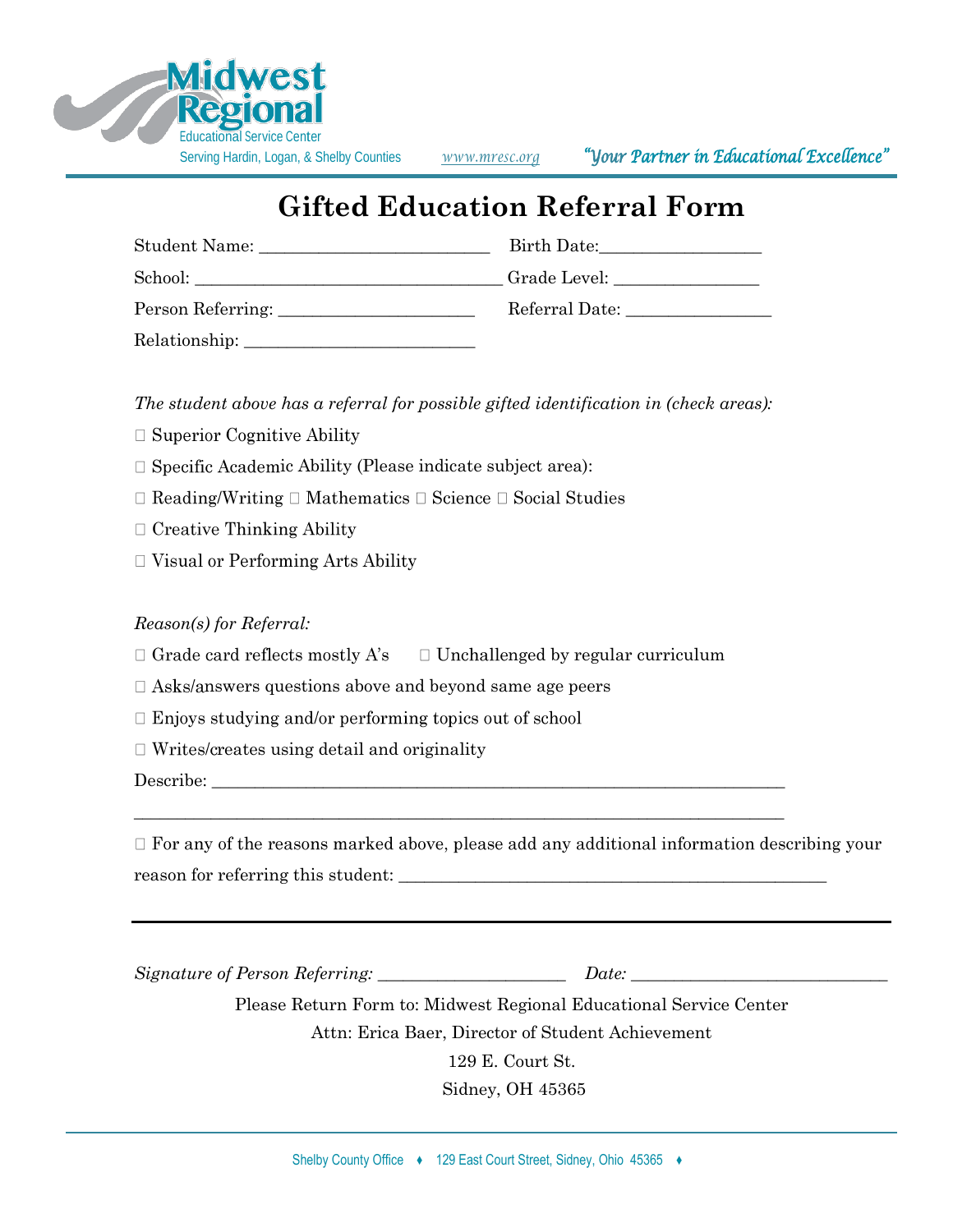

## **Permission for Assessment**

Dear Parent(s)/Guardian(s):

You are receiving this permission form for one of two reasons: either your child has been referred for possible gifted identification, *or* your child was given the Cognitive Abilities Test/the IOWA test of Basic Skills as a part of our district plan for identifying gifted students. His/her score revealed that he/she needs further testing for possible gifted identification. We may need to administer one or more of the following assessments to determine whether your child identifies as gifted:

*Woodcock Johnson, IOWA, CogAT, Terra Nova, or WISC.*

No assessment may occur without your written permission. Please read and complete the information below; then, return it to the ESC. If you have questions, please contact:

> Erica Baer Director of Student Achievement Email: [ebaer@mresc.org](mailto:ebaer@mresc.org)

*I understand that, if I grant permission, my child \_\_\_\_\_\_\_\_\_\_\_\_\_\_\_\_\_\_\_\_\_\_ (Student's full name) will receive assessments(s) by designated school personnel and that teachers, principals, and other appropriate school personnel will have access to needed information. Upon completion of testing, school or ESC personnel will inform me whether child qualifies according to the State of Ohio criteria for gifted identification.*

 $\Box$  I give permission to assess my child.  $\Box$  I deny permission to assess my child.

Signature Relationship to Child

Date\_\_\_\_\_\_\_\_\_\_\_\_\_\_\_\_\_\_\_\_\_\_\_ Name of School\_\_\_\_\_\_\_\_\_\_\_\_\_\_\_\_\_\_\_\_\_\_\_\_\_\_\_\_\_

PLEASE COMPLETE THIS FORM AND RETURN TO:

Midwest Regional Educational Service Center Attn: Erica Baer, Director of Student Achievement 129 E. Court St. Sidney, Ohio 45365